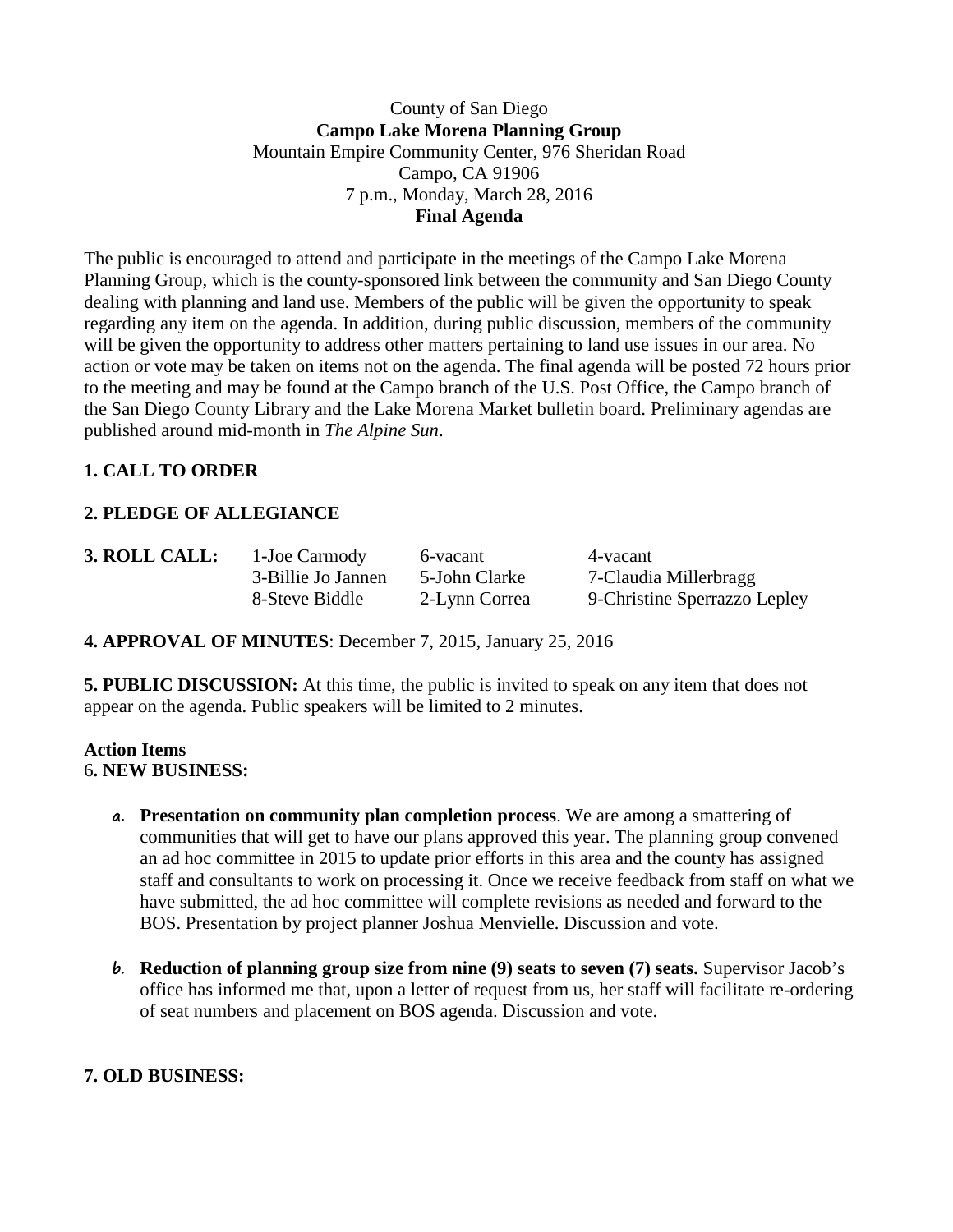- **a. Proposed letter for notice of Preparation of Subsequent Environmental Impact Report, specific property requests.** This is a county-initiated project to analyze proposed changes to land use designations for 43 property requests and associated study areas, as directed by the Board of Supervisors during public hearings in June 2012. It is a follow-up to the general plan update. The planning group has reviewed these landowner density and zoning requests several times and approved most of the densities requested. The deadline for public comments has been extended to **February 4, 2016**. No staff member was available to present the project last month. The CLMPG has the option to write a comment letter if members deem it appropriate. Discussion and vote.
- **b. Authorization to update the Park Lands Dedication Ordinance.** The Park Lands Dedication Ordinance (PLDO) was adopted by the Board of Supervisors in 1973, under the authority of the State of California's Quimby Act. It requires land developers to dedicate parks and/or pay fees for park and recreational facilities to meet the needs of their new residents. The current effort is intended to update fees and practices to be more useful to communities, developers and planners. We had the presentation at our February 22 meeting, but did not have a quorum to approve a letter. Discussion and vote.
- **c. Update on local military helicopter activity and impacts on local residents.** Brian Fallgren and Bob Shea are requesting a letter of support for their request from Department of Defense. Discussion and vote.
- d. **Review and vote on applicants to fill vacant seats numbered 4 and 6**. **Applications are currently being accepted.** These are four-year terms that expire in January 2019. Applicants must reside and be registered to vote in the Campo Planning Group area. Please send applications to CLMPG Chairman Billie Jo Jannen, 28736 Highway 94, Unit 1, Campo, CA 91906, [jannen@inbox.com](mailto:campojoe@yahoo.com) or call 619-415-6298 for more information. Please send applications prior to the meeting, so it can be reviewed by the Registrar of Voters. Find applications here: *[http://www.sdcounty.ca.gov/pds/docs/Planning-](http://www.sdcounty.ca.gov/pds/docs/Planning-Sponsor_Group_Application.pdf)[Sponsor\\_Group\\_Application.pdf](http://www.sdcounty.ca.gov/pds/docs/Planning-Sponsor_Group_Application.pdf)*
- **c. Update our road improvements capital projects list to include repairs to the ditches located at Cameron Corners and Oak Drive at Molchan.** Per request from Bob Shea. Discussion and vote.
- **d. Resignation of Claudia Millerbragg and declaration of vacancy in Seat 7.** Discussion and vote.
- **a. Standing Subcommittee reports:**
	- **1. Groundwater, John Clarke**.
	- **2. Sewer and Septic, Joe Carmody**
	- **3. Community Economic Impacts, Steven Biddle**
	- **4. Traffic and Public Safety, no current chairman**
- **b. Update on Camp Lockett Interest Group:** CLIG Chairman Larry Johnson reports. This is the community effort to create a public park in the historic district of Campo, where the county is preparing to divest itself of a number of properties it has owned since the closure of Camp Lockett.